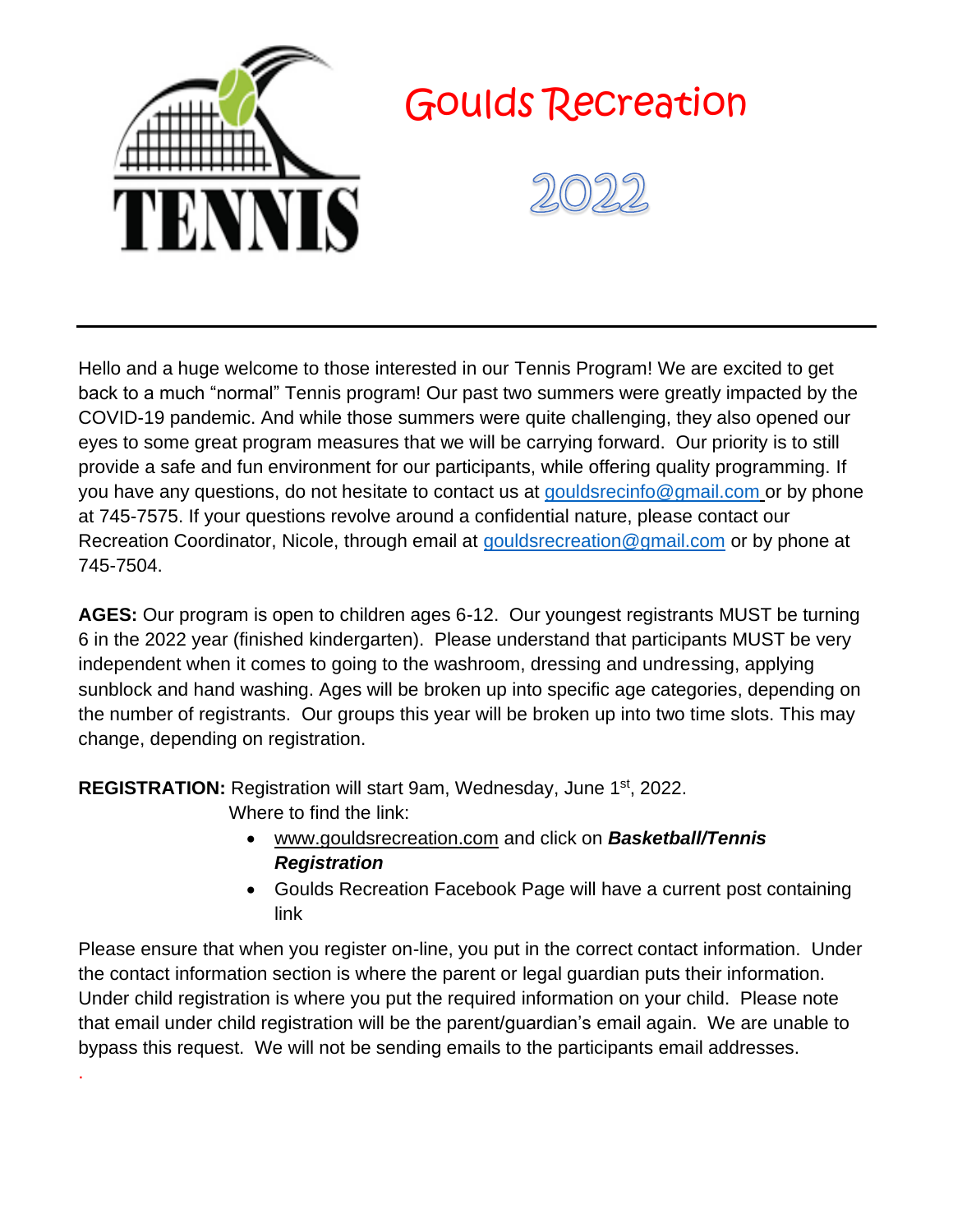**TENTATIVE SCHEDULE:** Program will be 8 weeks, starting July 4<sup>th</sup> and ending August 24<sup>th</sup>. *This schedule can change at any point due to registration numbers, and other factors based around the current COVID-19 Pandemic.* 

> *Ages 6-9 (must be turning 6 in 2022):* Mondays and Wednesdays; 9:30-10:45pm **Ages 10-12 (must be turning 10 in 2022:** Mondays & Wednesdays 11am-12:15pm

**COST:** \$60 (1 child); \$55 each additional child in same family.

Fee must be paid by June 20<sup>th</sup> (two weeks prior to program start time). Refunds will not be issued passed the June 20<sup>th</sup> date. All refunds for Goulds Rec programs will be subject to a \$15 administration fee. Full refunds will only be issued if Goulds Rec cancels a program/event.

## **PROGRAM ACTIVITIES:**

- Program will be an outdoor program.
- The program will consist of fundamental movements, and skill development in reference to the game of Tennis. Matches within the group will take place.
- Participants should have their own tennis racket (please ensure it is the appropriate size/weight for your child). However, Goulds Rec can provide tennis rackets to children in the that will be sanitized prior to and after a session. Goulds Rec will provide the tennis balls.
- Regular handwashing/bathroom routines will be in place as part of the daily routine. We strongly recommend that you encourage your child to use the washroom before coming to the program.

**DROP-OFF/PICK-UP:** This is a drop-off program. Parents/Guardians do not need to stay. The drop off will be at the tennis courts next to the Rec Centre. Participants cannot be dropped off prior to session start time and must be picked up by the pick-up time, no later. We also ask that you stay with your child off of the courts until drop-off time. A counselor will come to the gate to sign your child in. Only the child will be permitted onto the courts. We ask at pick-up to remain off of the courts. The counselors will bring your child to the gate for pick-up. If you decide to stay for the duration of the program, please do not come on to the courts. Only participants and counselors are permitted on the court during the program. This is a safety protocol. T

## **WHAT TO BRING**

- A labelled bottle of HAND SANITIZER (at least 60% alcohol based). Hand sanitizer will also be available on site.
- Tennis racket
- Suitable clothing for the sport. This includes sneakers that can be tied snuggly, and proper "gym" clothes to easily move around in.
- Sunblock (minimum 30+) (please put sunblock on child before coming to the program)
- Labelled hat (a hat will be needed on hot, sunny days)
- Water in a labelled water bottle
- Ensure all personal items are marked with your child's name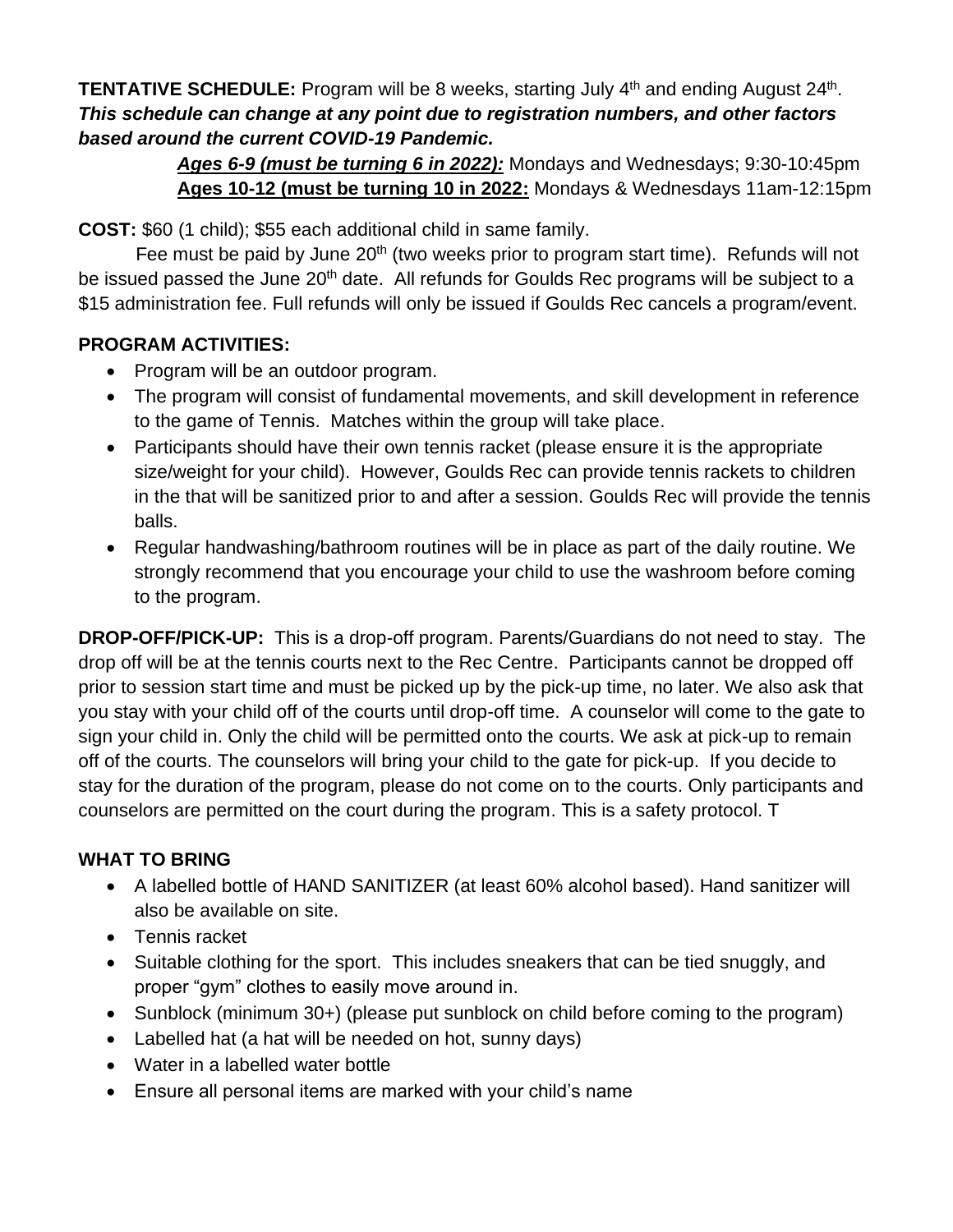## **SAFETY MEASURES**

- Participant information will be confirmed prior to the first day of the tennis program through the on-line registration and follow-up through email will be made if needed. If there are any medical concerns or issues that counselors need to be aware of, please contact us prior to the start of the program.
- For the safety of participants, Goulds Recreation, as advised by the Royal Newfoundland Constabulary, will follow specific procedures should a parent/guardian arrive on site appearing to be under the influence. Counselor will immediately contact their supervisor, as well as the RNC.
- All counselors are trained in the High Five Principles of Healthy Child Development [\(www.highfive.org\)](http://www.highfive.org/), policies and procedures, supervision, safety/cleaning protocols and first aid.
- Our Association will stay up to date on recommendations/measures from Public Health in regards to the operation of our Tennis Program.
- Parents are encouraged to stay up to date on recommendations/measures from Public Health.
- it is recommended that those considered vulnerable to the effects of COVID-19 or who have family members considered vulnerable to use discretion in availing of our programs.
- Children should be fully trained; able to independently wash their hands, as parents/guardians will not be permitted to enter and leave the program area to tend to personal care needs. Children who require assistance with personal care may be accompanied to the program by an independently hired respite worker/caregiver.
- Counselor to child ratio will be a max of 1 counselor to 10 participants, however, we strive to do better than that for this program. We have a max of 16 participants per group and we will always have a minimum of 2 counselors at all times with the group.
- Counselors will model and support children in good hygiene efforts such as handwashing, covering a cough and use of tissues or crease of elbow for coughing and sneezing.
- Equipment will be cleaned daily in accordance with public health recommendations.
- Should your child need to go to the washroom while engaged in the program, they will be taken to the Rec Centre washrooms (counselor will walk them to and from). The maintenance/cleaning/sanitizing of these washrooms is carried out by our staff and is completed based on the recommendations of Public Health. We recommend that your child use the washroom at home prior to arrival to the program.

**UNEXPECTED CANCELLATIONS:** If a session has to be cancelled due to weather, a cancellation notice will be made on our Facebook page at least 1 hour prior to start time. Refunds will not be issued for cancellations and we cannot guarantee that make up sessions will take place.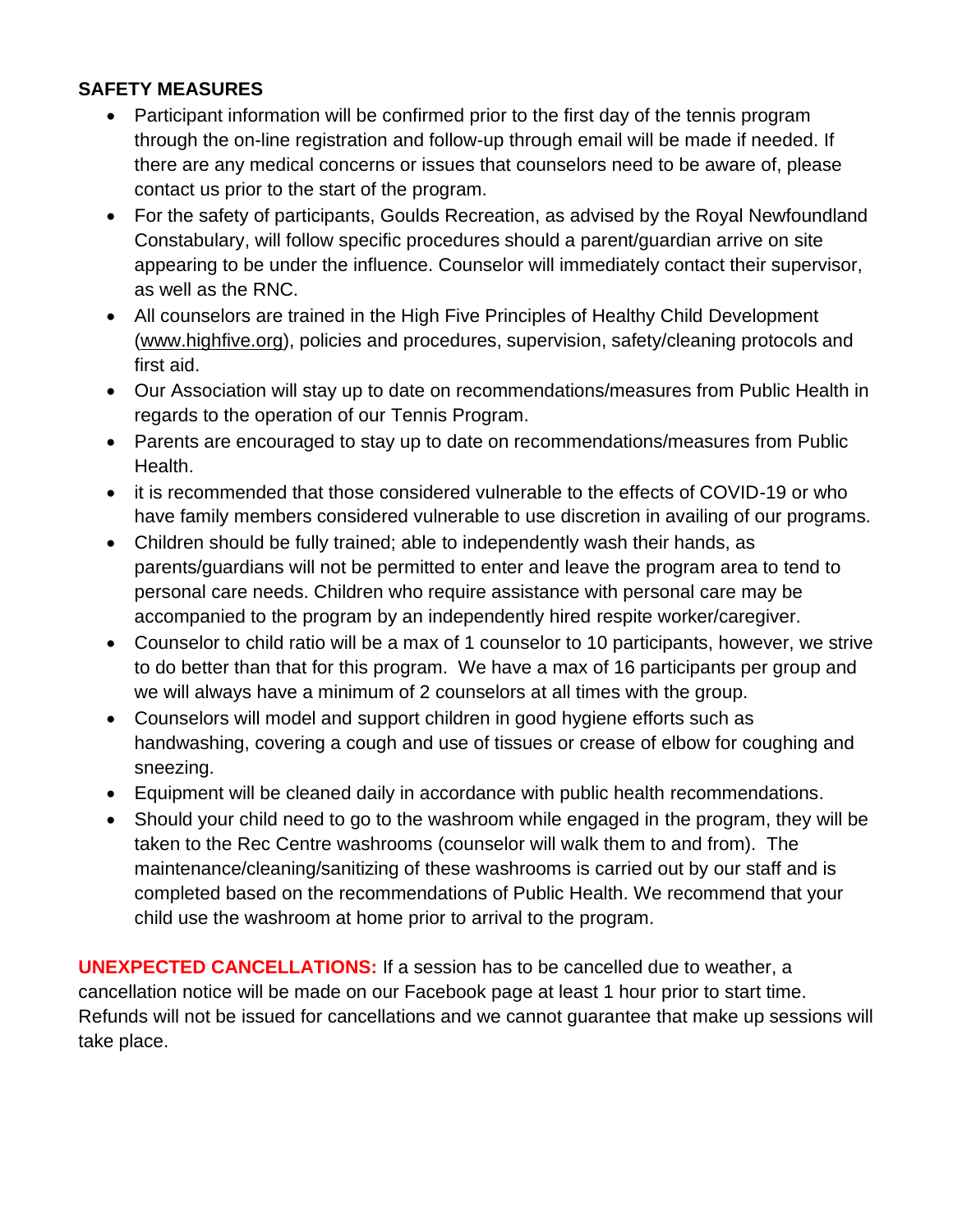**MANAGING ILLNESS:** Children MUST stay home if they feel sick (fever, sore throat, cold symptoms, headache, diarrhea, vomiting, etc).

- Parents/Guardians must ensure that you list your child's underlying health conditions and/or symptoms due to allergies
- If a child displays symptoms of concern during the program the following will be adhered to:
	- o Contact guardian immediately
	- o Seek support from a second counselor/staff member
	- o The child will be isolated
	- o Good handwashing for child and counselor/staff
	- $\circ$  Both the counselor/staff and child will wear mask and gloves and guardian will immediately come to the site to pick up their child
	- o Materials used by the child will be removed and area will be sanitized according to sanitization guidelines
- Counselor/Staff who present with symptoms will be removed and follow the most up-todate recommendations/guidelines by Public Health

**MEDICATIONS/ALLERGY INFORMATION:** Please do not bring nuts or nut products, fish products, kiwi on site. We are also scent aware. If your child requires medication, has allergies or any medical condition please contact us. Our staff/volunteers are not permitted to administer medications.

**COUNSELOR/STAFF CONTACT INFORMATION:** If you have any questions or concerns on our tennis program, please email [gouldsrecinfo@gmail.com](mailto:gouldsrecinfo@gmail.com) or call 745-7575 (please leave voicemail). If your questions or concerns are of a confidential matter, please email Recreation Coordinator, Nicole at [gouldsrecreation@gmail.com](mailto:gouldsrecreation@gmail.com) or call her direct line at 745-7504 (please leave voicemail).

*Goulds Recreation Association is committed to providing quality programs that promote positive social, cognitive, physical and emotional development. Based on this, we want to ensure that there is a mutual understanding of what is acceptable behaviour and unacceptable behaviour. Our staff will take every reasonable effort to ensure meaningful participation. Please read our guidelines for acceptable and unacceptable behaviours.*

**ACCEPTABLE BEHAVIOURS:** Goulds Recreation counselors/staff, patrons, participants and guardians are expected to exhibit the following behaviour while participating in programs and services: The services: The services: The services: The safety services: The safety

- honesty - responsibility - healthy choices